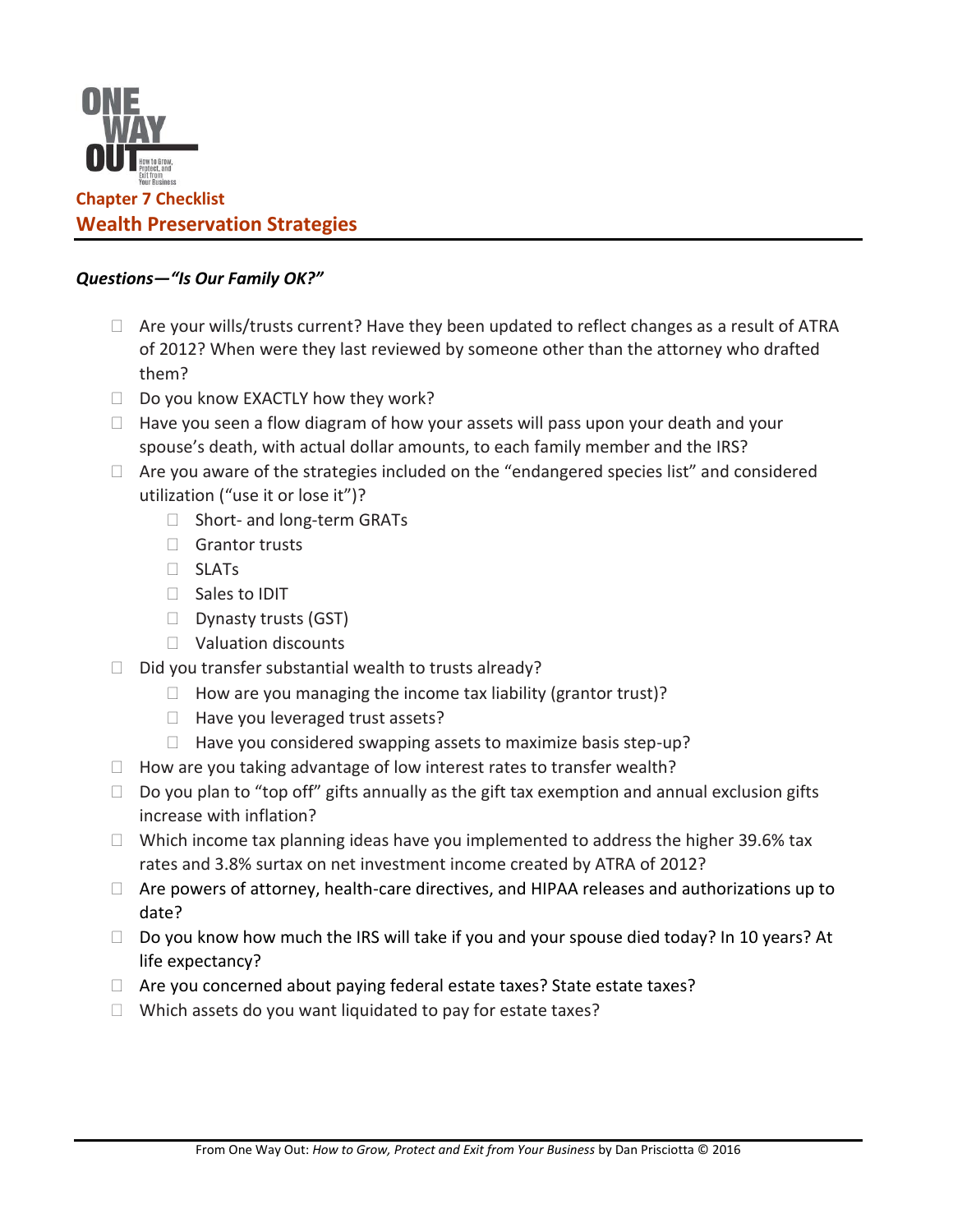

- $\Box$  People are motivated to plan their estates for various reasons. What is your primary motivation? Rank in order of importance:
	- $\Box$  To reduce estate taxes
	- $\Box$  To increase inheritance for heirs
	- $\Box$  To make charitable contributions
	- $\Box$  To protect assets from creditors and predators
	- □ Other
- $\Box$  If you could allocate your estate at death any way you wanted to among the following choices, what would be your ideal allocation?
	- % your family do use South Sourity
- $\Box$  What are the most important financial values that you would like to pass on to your children?
- $\Box$  How should assets be managed at:
	- □ Your death for your spouse?
	- □ Your spouse's death for you?
	- $\Box$  Both of your deaths for your children?
- $\Box$  Have you reviewed the ownership of assets (your name, your spouse's name, joint, trust)?
- $\Box$  Do you want to guarantee that your assets go to your children or allow your surviving spouse to decide?
- $\Box$  What are you doing today on a proactive basis to increase the likelihood that your children and grandchildren will be outstanding stewards of your wealth?
- $\Box$  How do you intend to equalize inheritances among children who are active or inactive in your family business, if applicable?
- $\Box$  When was the last time you received an objective second opinion of your overall wealth preservation plan?
- $\Box$  Have you calculated future required minimum distributions from your retirement plans and IRAs and what percentage will be lost to income and estate taxes after you and your spouse are gone?
- $\Box$  Have you calculated the long-term economics of gifting to your family?
- $\Box$  What steps have you taken to make sure that your family's knowledge, wisdom, and experiences, as well as your financial philosophy, will be transferred to your heirs?
- $\Box$  Are you concerned about leaving substantial wealth to your heirs and actually causing more harm than good (i.e., "lottery winners")? What are your thoughts about this?
- $\Box$  What do you think about transferring assets to children and/or other heirs during your lifetime, when you may be able to share in the enjoyment of their use?
	- $\Box$  I prefer to transfer assets to my heirs as soon as possible. How much?
	- □ For any particular use? <u>\_\_\_\_\_\_</u>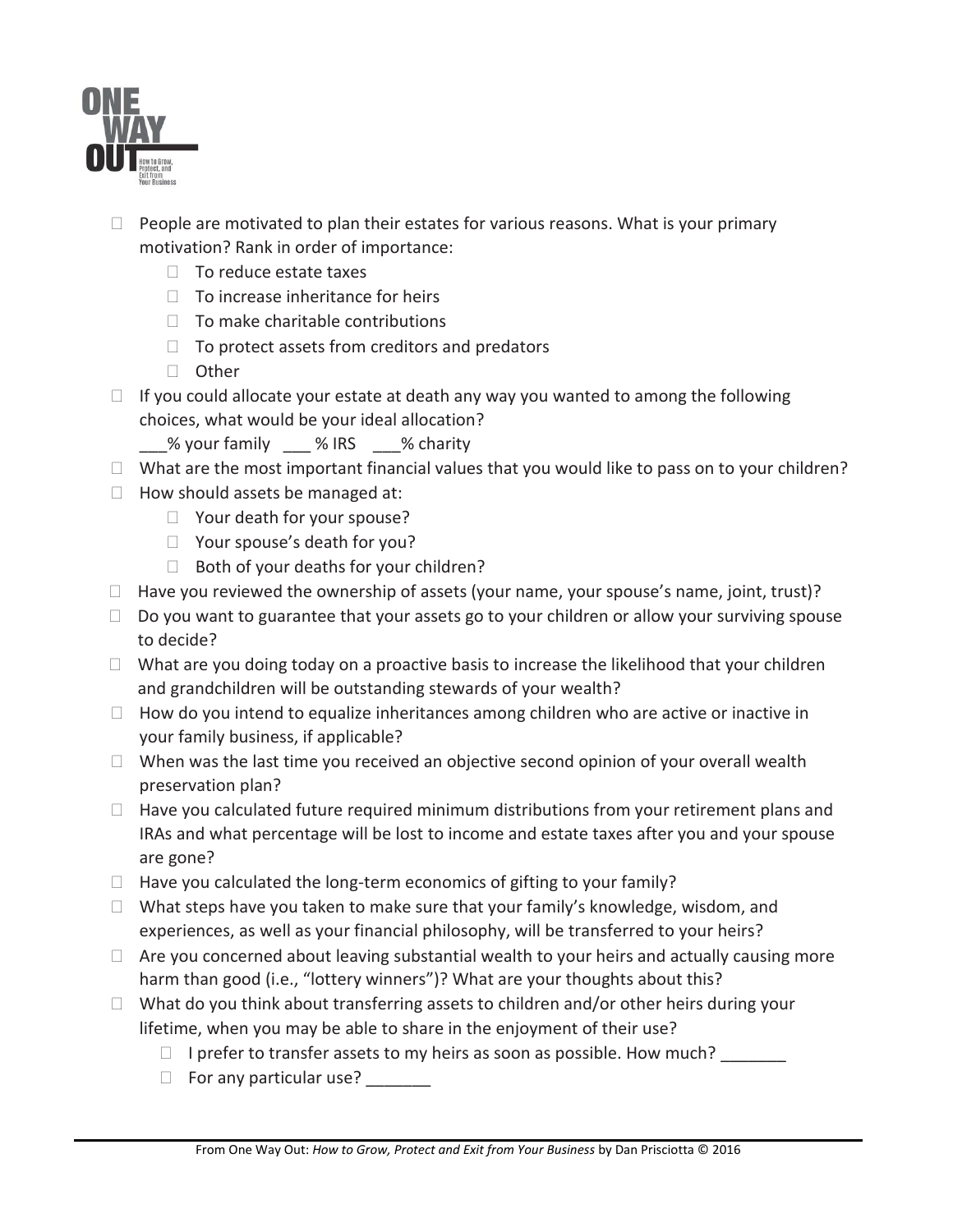

- $\Box$  I prefer to transfer some assets today but will wait to transfer the largest portion of my estate at my death.
- $\Box$  I prefer to transfer all assets at my death or at the death of the survivor.
- $\Box$  I prefer to transfer assets at my spouse's death.
- $\Box$  Other (be specific)
- $\Box$  Which statement most clearly reflects your thoughts regarding your willingness to give up ownership or control of assets?
	- $\Box$  I am uncomfortable with any strategy that interferes with my direct ownership or control of assets.
	- $\Box$  I am comfortable relinguishing ownership as long as I maintain control
		- $\Box$  and retain access to all income.
		- $\Box$  and retain access to sufficient income to maintain my financial independence.
		- $\Box$  regardless of access to income (i.e., I can continue to manage the assets).
	- $\Box$  I am comfortable relinquishing ownership as long as I maintain control
		- $\Box$  of investment policy.
		- $\Box$  of distribution decisions.
		- $\Box$  of future management decisions.
		- $\Box$  I have no concern about relinguishing ownership.
- $\Box$  Your children's inheritance can be considered in terms of the amount of principal they receive or the capacity of the estate to deliver an amount of annual income that would be available to help maintain their standard of living. What amount of inflation- adjusted income would fulfill your definition of success for each child's inheritance?
- $\Box$  If you could leave any amount of wealth to your heirs, what is the total amount you would leave them?

\$\_\_\_\_\_\_\_\_\_\_\_\_\_\_ How did you determine this amount?

- $\Box$  In estate preservation, fair is not always equal, and equal is not always fair. Which statements most closely reflect your thoughts on the subject?
	- $\Box$  Regardless of his or her individual circumstances or need, each child should receive an equal principal share of my estate at the time of my death.
	- $\Box$  On the basis of the individual needs and circumstances of each child, an appropriate share should be distributed from the estate.
	- $\Box$  Specific assets should go to certain children.
- $\Box$  You may be concerned that your heirs lack the necessary skills to manage inherited wealth. Which statement most closely reflects your view?
	- $\Box$  I believe my children do not possess the necessary skills to manage wealth and
		- $\Box$  I do not feel a responsibility to prepare them to do so.
		- $\Box$  I do feel a responsibility to prepare them to do so.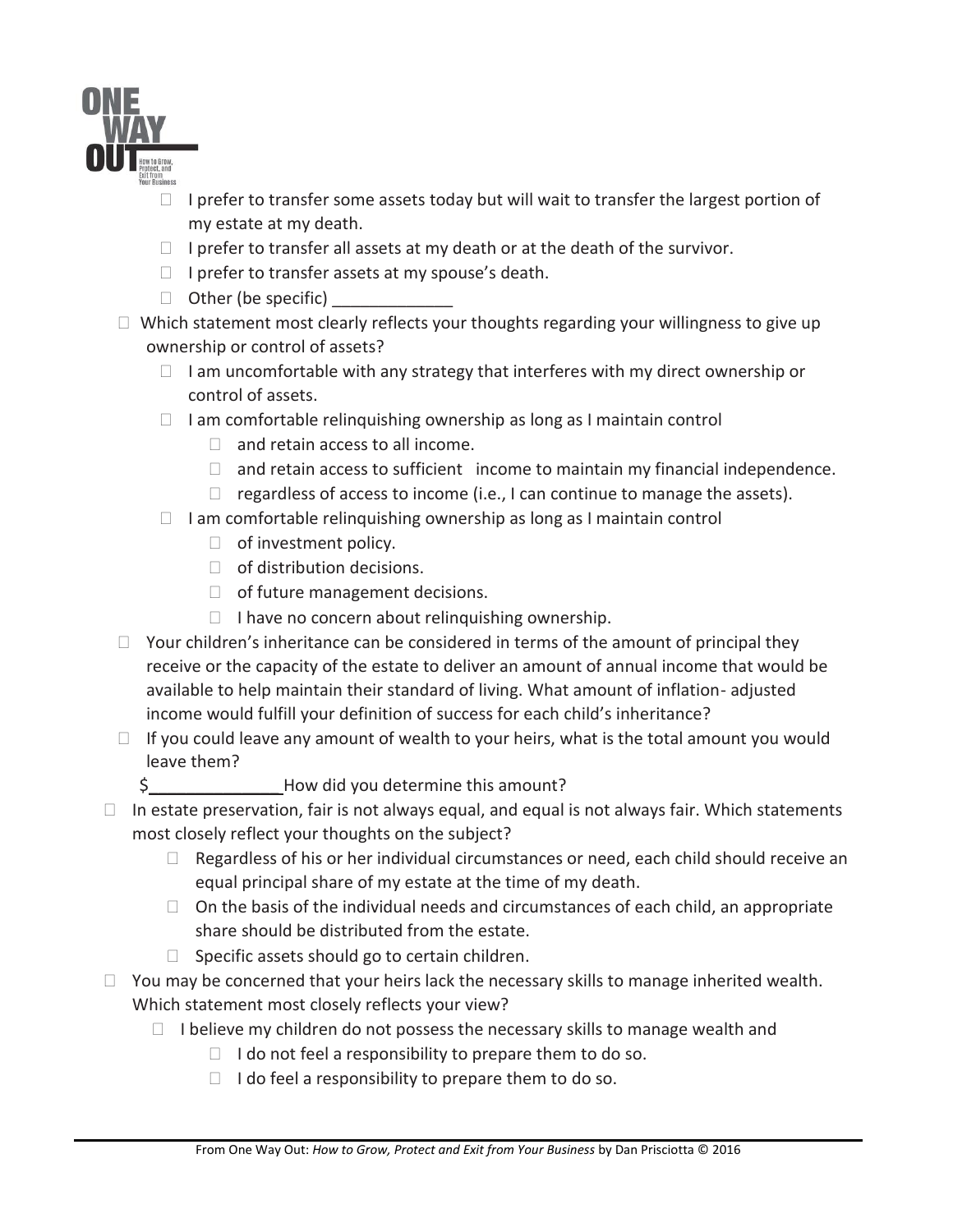

- $\Box$  I prefer to pass assets in trust or by other means that assure professional management.
- $\Box$  I believe my children do possess the necessary skills to manage wealth
	- $\Box$  but I prefer to pass assets in trust or by other means that assure professional management.
	- $\Box$  and I feel comfortable that they will manage their inheritance effectively.
- $\Box$  I am unsure of the interest levels, skills, and abilities of my children to manage wealth.
- $\Box$  Your family wealth can be structured to protect inherited wealth from the claims of your children's creditors, divorce proceedings, and/or liability claims.
	- $\Box$  This is an important goal in planning. What asset protection tools are you utilizing?
	- $\Box$  I am not concerned about this aspect of my planning.
- $\Box$  If applicable, how do you feel about transferring assets to your grandchildren?
	- $\Box$  I prefer to leave my estate to my children; they can determine whether passing a portion of the assets along to my grandchildren is appropriate.
	- $\Box$  I am primarily concerned with providing for my children; however, if sufficient assets are available, I would consider leaving a portion of my estate directly to my grandchildren.
	- $\Box$  I would like to make assets available for both my children and my grandchildren, with the flexibility to respond to their varying needs.
	- $\Box$  I have already provided adequately for my children and would prefer to distribute the remainder of my estate to my grandchildren.
	- $\Box$  I do not choose to transfer assets to my grandchildren.

## *Charitable Giving Questions—"Is Our Community OK?"*

- $\Box$  As a family, you may have a history of charitable giving and volunteerism. Which statement most closely reflects your philanthropic history? Check all of the following statements with which you agree.
	- $\Box$  I have a clear picture of why I made past gifts of money and time.
	- $\Box$  I feel good about my philanthropic history.
	- $\Box$  I believe that my efforts have made a difference.
	- $\Box$  I have received little satisfaction from gifts I have made in the past.
	- $\Box$  I have created a mission statement or charitable philosophy for me, my family, and my advisors relative to my giving.
	- $\Box$  When I give to charity, I usually do so with a specific objective in mind.
	- $\Box$  I usually prefer to make unrestricted gifts, as the organizations I support know best how to use those dollars for their greatest benefit.